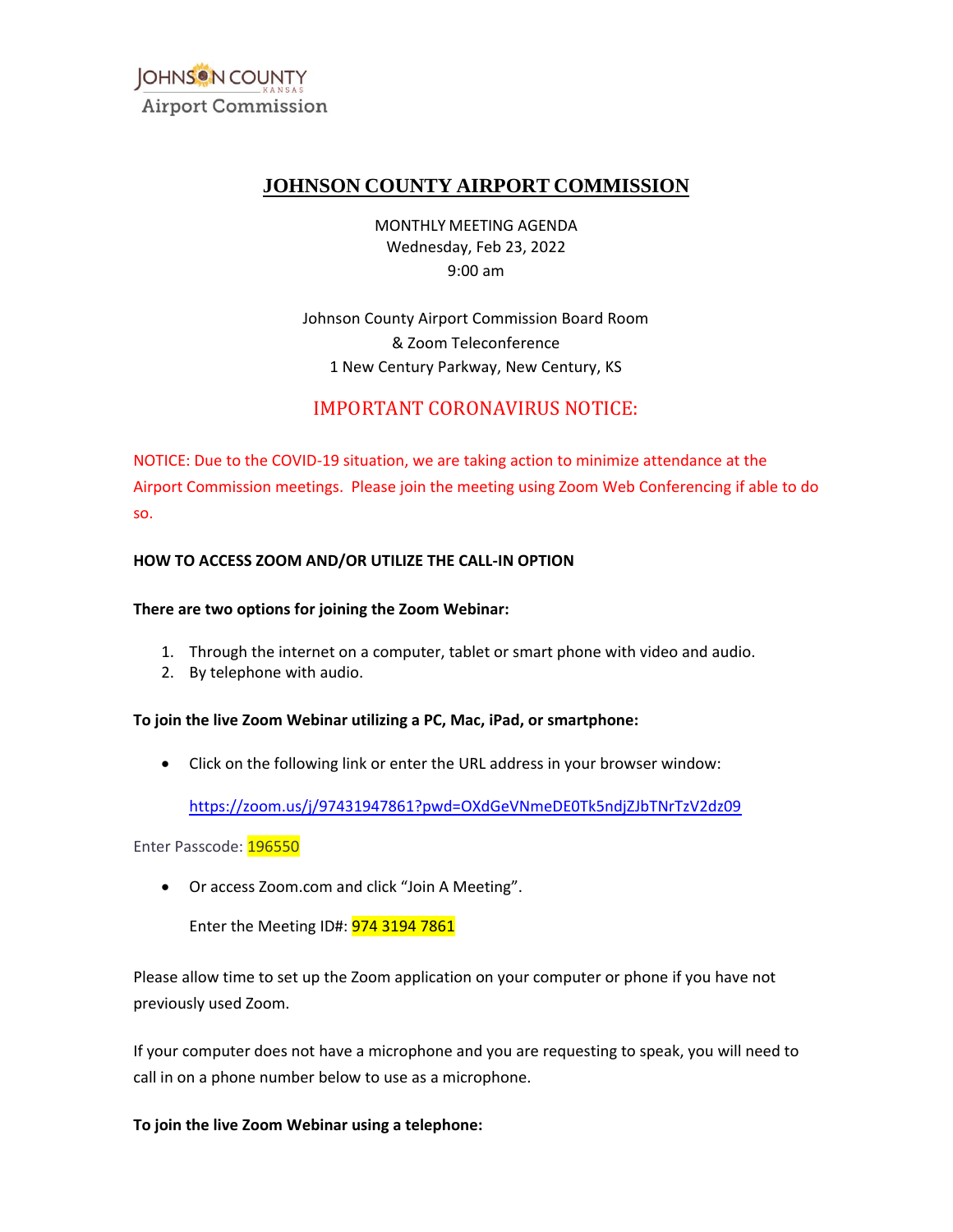- Dial the call-in phone number: 346-248-7799
- When prompted, provide the following Webinar ID#: 974 3194 7861

For *technical assistance* with the Zoom meeting access, you may call the Johnson County staff at 913-715-9666.

## **PUBLIC PARTICIPATION AT THE JANUARY 26, 2022 JCAC MEETING**

 the Zoom Webinar. ALL PUBLIC COMMENTS WILL NEED TO PRE-REGISTER EITHER VIA EMAIL OR BY PHONE NO LATER THAN NOON TUESDAY FEBRUARY 22, 2022, OR PRIOR TO THE START OF THE The agenda for the February 23, 2022 Johnson County Airport Commissioners' meeting includes agenda items that the public may participate in and offer comments on either in person or by joining MEETING FOR IN PERSON COMMENTS.

## **HOW TO PROVIDE PUBLIC COMMENTS**

#### For comments regarding a *Public Hearing* Item:

- using email to *Planner@jocogov.org;* which must be received no later than 5 pm CDT, Feb • Written comments regarding an application may be submitted to the Planning Department 21, 2022. Please include your name, mailing address, and the application you desire to comment upon. If received by the above deadline, all comments will be made part of the record and shared with the Airport Commission.
- • To participate live in the meeting via Zoom Webinar, email the Planning Department at joining the meeting and a link for the Webinar will be emailed to those who have signed up [Planner@jocogov.org](mailto:Planner@jocogov.org) with your name, mailing address, and the application you desire to comment upon, no later than 5 pm CDT, Feb 21, 2022. The details and instructions for to speak. If you do not have email, details and instructions will be provided via telephone.
- • If you are unable to notify the Planning Department by email prior to the meeting, then during the meeting, but immediately prior to the start of the application you desire to the Moderator of your desire to speak. To activate this function, click "Raise Hand" in the Webinar Controls at the bottom of the screen. By phone, you may raise your hand by dialing comment upon, you will need to use the "Raise Hand" function in the Zoom app to notify \*9. Please do not utilize the raise your hand function until the start of the application you desire to comment upon.
- • For those who do not have access to the internet, and therefore cannot participate by via the web, please see the call-in option set forth in this agenda or attend the meeting in person. Those who desire to speak in person will need to raise their hand during the application's public comment section.
- • Following the staff and applicant presentations on the application, the Moderator will call on individuals who have signed up to speak or raised their hand in the order received for the respective application. When it is your time to speak, the Moderator will recognize you and address. You will have 3 minutes in which to speak, unless the Chair of the Airport Commission designates a different time period in order to accommodate all the speakers by the name or address. When you start to speak, please identify yourself by your name desiring to speak during the meeting.

#### For all other public comments:

• Public comments made in person will need to provide their name and address on the signup sheet prior to the start of the meeting.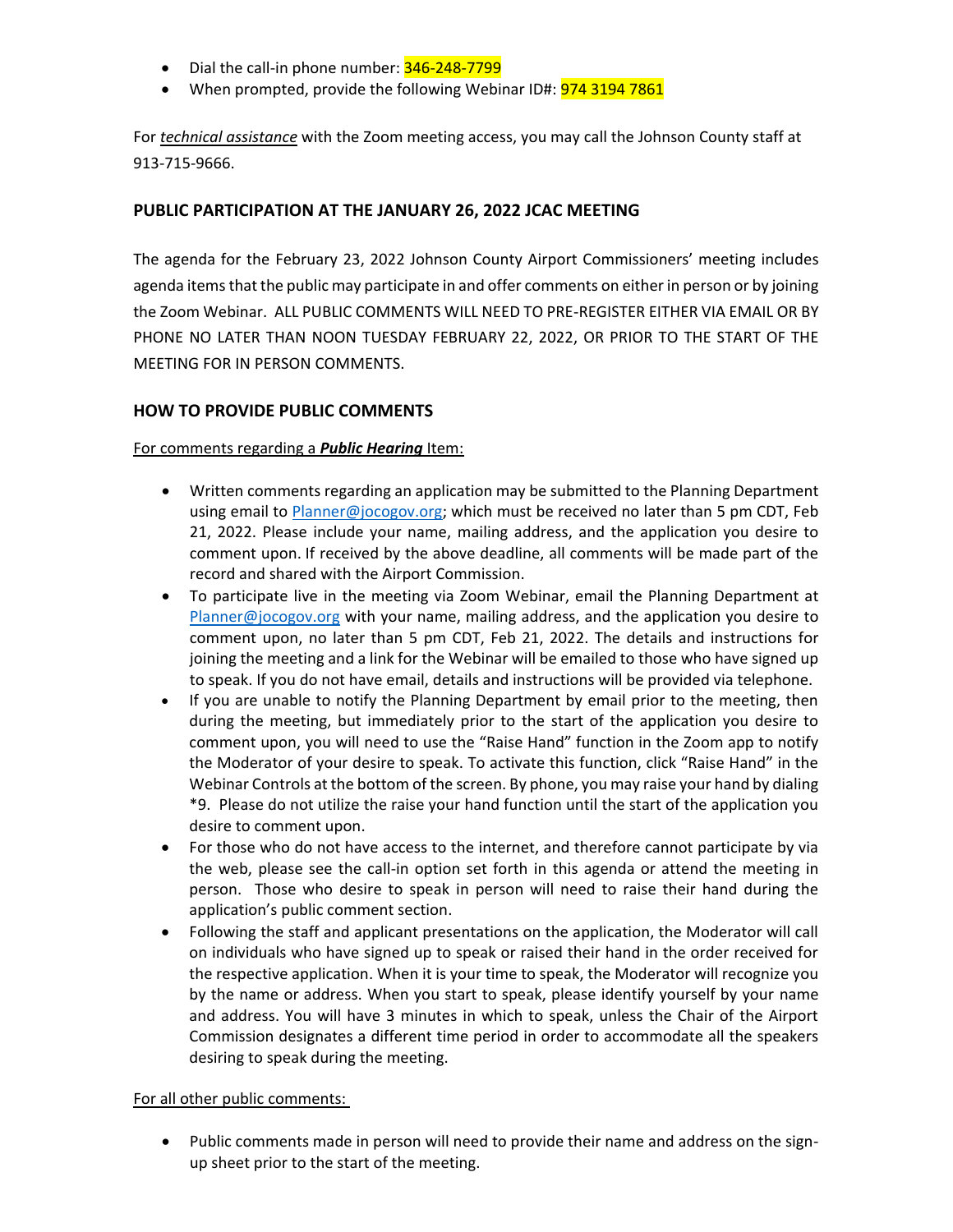- • Public online "live" comments for the Feb 23, 2022 meeting will be accepted only for those full name, business name (if applicable), physical address, and agenda item/topic being Feb 22, 2022. You will receive an email confirmation by 5:00 pm on Tuesday Feb 22, 2022 who have pre-registered. Individuals wishing to speak online may register by sending their addressed to [chrissy.hails@jocogov.org.](mailto:chrissy.hails@jocogov.org) Registration closes at 12:00 pm CDT on Tuesday that includes instructions on speaking during the meeting.
- • If you would like to make a written public comment for the meeting, please send your comments along with your full name, business name (if applicable), and physical address to [Chrissy.hails@jocogov.org](mailto:Chrissy.hails@jocogov.org) no later than 5:00 pm CDT on Monday Feb 21, 2022. If email is not an option, you may call 913-715-6004 and we will record your information and comments for distribution as a written comment. Written comments will be shared with the commissioners prior to the meeting but will not be read into public record during the meeting.

#### I. APPROVAL OF MINUTES

A. January 26, 2022 Meeting

#### II. REPORT OF THE CHAIRMAN

#### III. EXECUTIVE SUMMARY

- A. Executive Director Report
	- a. VanTrust update on New Century Commerce Center East Side
- B. Deputy Director Report

#### IV. FINANCIALS

- A. Summary of Financials
- B. Consider ratifying the Jan 2022 expenditures as presented
	- a. 600 New Century Parkway Expense Summary

### V. DISCUSSION ITEMS

- a. Consider a continuance until March 23, 2022 Airport Commission meeting for City of Olathe Application No. PAR21-0060, Final Development Plan for I-35 Logistics Park, Building C Expansion, on 52.2 acres, located on the northwest corner of 155th Street and Old 56 Highway, Olathe, Kansas
- b. Consider a continuance until March 23, 2022 Airport Commission meeting for City of Olathe Application No. PR21-0018, Revised Preliminary Site Development Plan for I-35 Logistics Park, and a Final Development Plan for Scannell Building #2, on 40 acres, located on the northwest corner of the intersection of Old 56 Highway and 159th Street, Olathe, Kansas
- c. City of Olathe Application No. RZ21-0018, Rezoning from the CP-2 (Planned General Business) District to the C-3 (Regional Center) District and a Preliminary Site Development Plan for Auto Soak Car Wash, on 1.49 acres; located at the Northeast corner of 151st Street and Haskins Street, Olathe, Kansas
- d. Consider BASE Department of Commerce Grant Application
- e. Consider lease agreement for Upfield Drop Lot at 230 Gardner Drive
- f. Consider Preliminary FY23-24 Operating Budget

## VI. BUSINESS FROM THE FLOOR